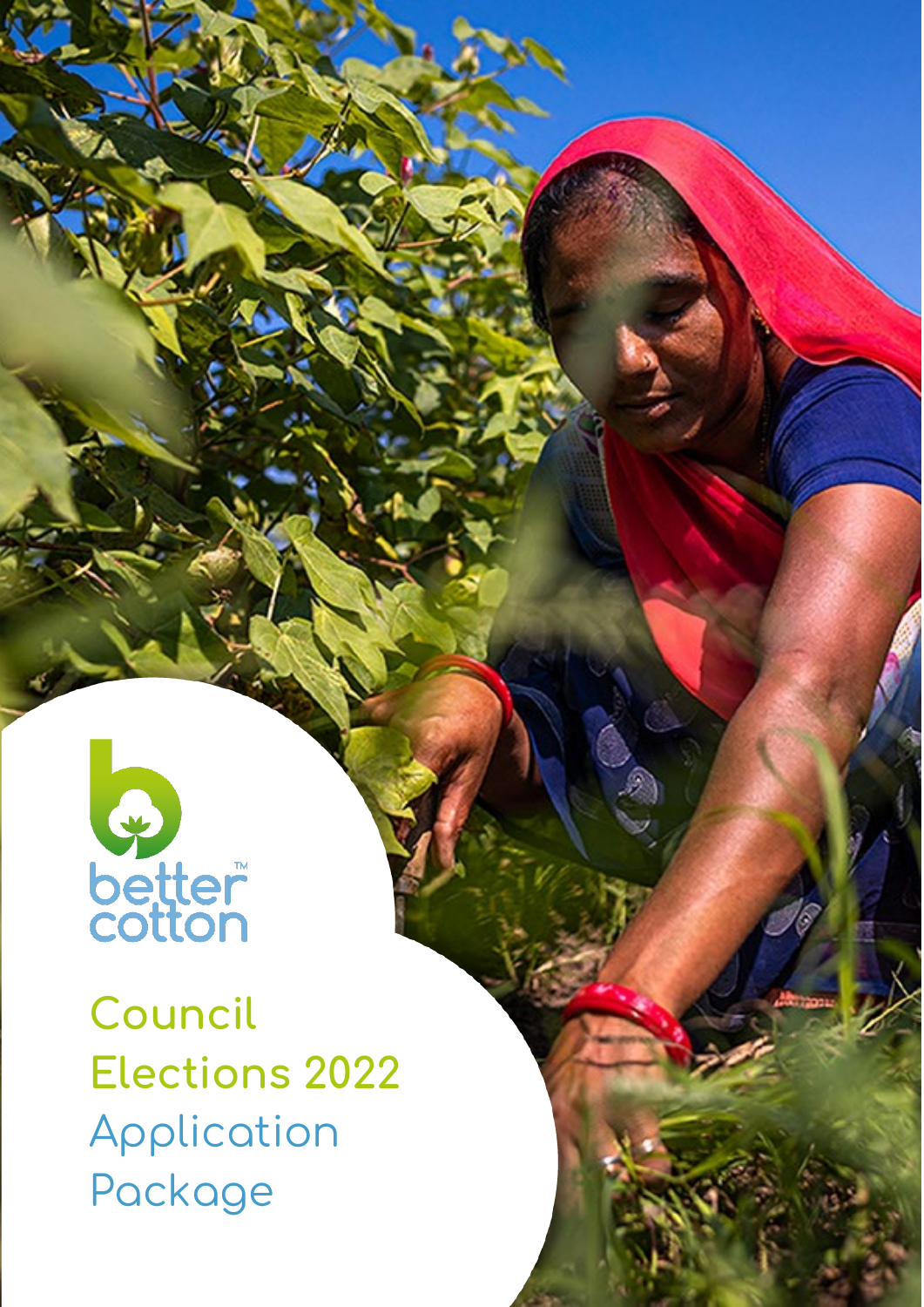

## **Contents**

| <b>Council Application Package</b>            |                |
|-----------------------------------------------|----------------|
| Background                                    | $\overline{2}$ |
| 2022 Council Elections                        | $\overline{2}$ |
| Candidature                                   | 3              |
| Nominations Committee                         | 3              |
| <b>Better Cotton Council</b>                  | $\overline{4}$ |
| Roles and responsibilities of Council members | $\overline{4}$ |
| Conduct                                       | $\overline{4}$ |
| Time commitment                               | 5              |
| Meetings                                      | 5              |
| Member Interaction                            | 5              |
| Secretariat support                           | 5              |
| Competencies for Council representatives      | 5              |
| Civil Society                                 | 6              |
| Retailers & Brands                            | 6              |
| Suppliers & Manufacturers                     | 6              |
| Producer Organisations                        | 6              |
| <b>Candidate Application Form</b>             |                |
| Application form for Council Elections 2022   |                |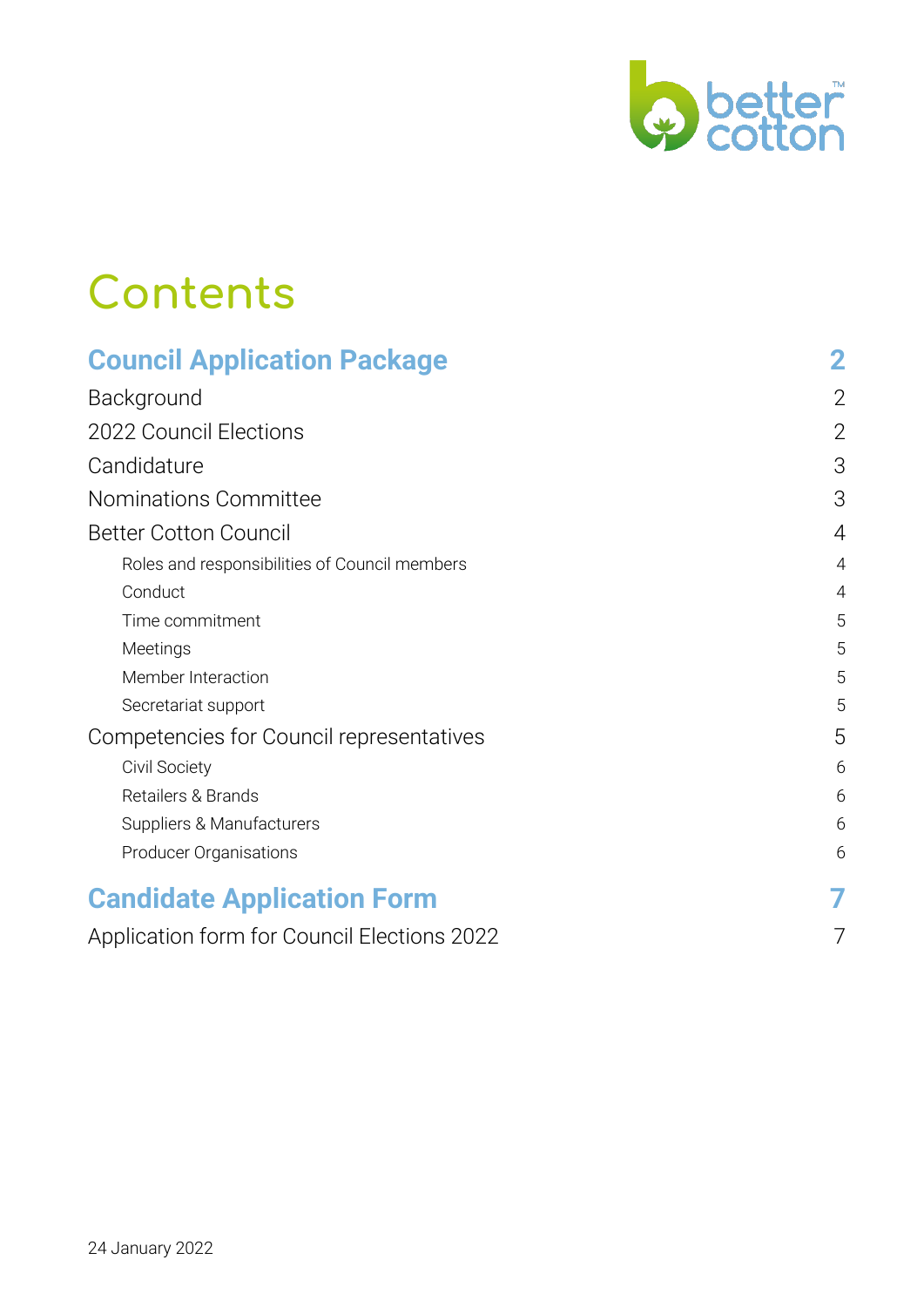

# <span id="page-2-0"></span>**Council Application Package**

### <span id="page-2-1"></span>**Background**

The next Council Elections of the Better Cotton Initiative are scheduled for 2022. This application package explains the elections process and timeline, the role of the Better Cotton Council and expectations from Council members, and lists the required competencies for candidates. The application form is annexed to this package.

The Better Cotton Council is composed of three representatives each from the four voting member categories: Producer Organisations; Suppliers and Manufacturers; Civil Society; and Retailers and Brands. Two of the three seats in each category are elected by the members, and one seat is co-opted by the sitting Council. There are also three seats available for independent members nominated by the Council. (BCI Statutes art. 9.1.2) This allows admission of members with the key capabilities needed to strengthen the work of the Council and ensure diversity.

Council members are elected for a term of four-years, renewable once.

### <span id="page-2-2"></span>**2022 Council Elections**

The voting for the 2022 Elections will be held electronically over two weeks in the second quarter of 2022. The newly elected members will start Council duty in September 2022 and their term will last until September 2026. In 2022 one seat in each member category is open for election.

- Producer Organisations
- Suppliers and Manufacturers
- Retailers and Brands
- Civil Society

In addition to these seats the Council will co-opt two seats (one in each of the Civil Society and Retailer and Brand categories).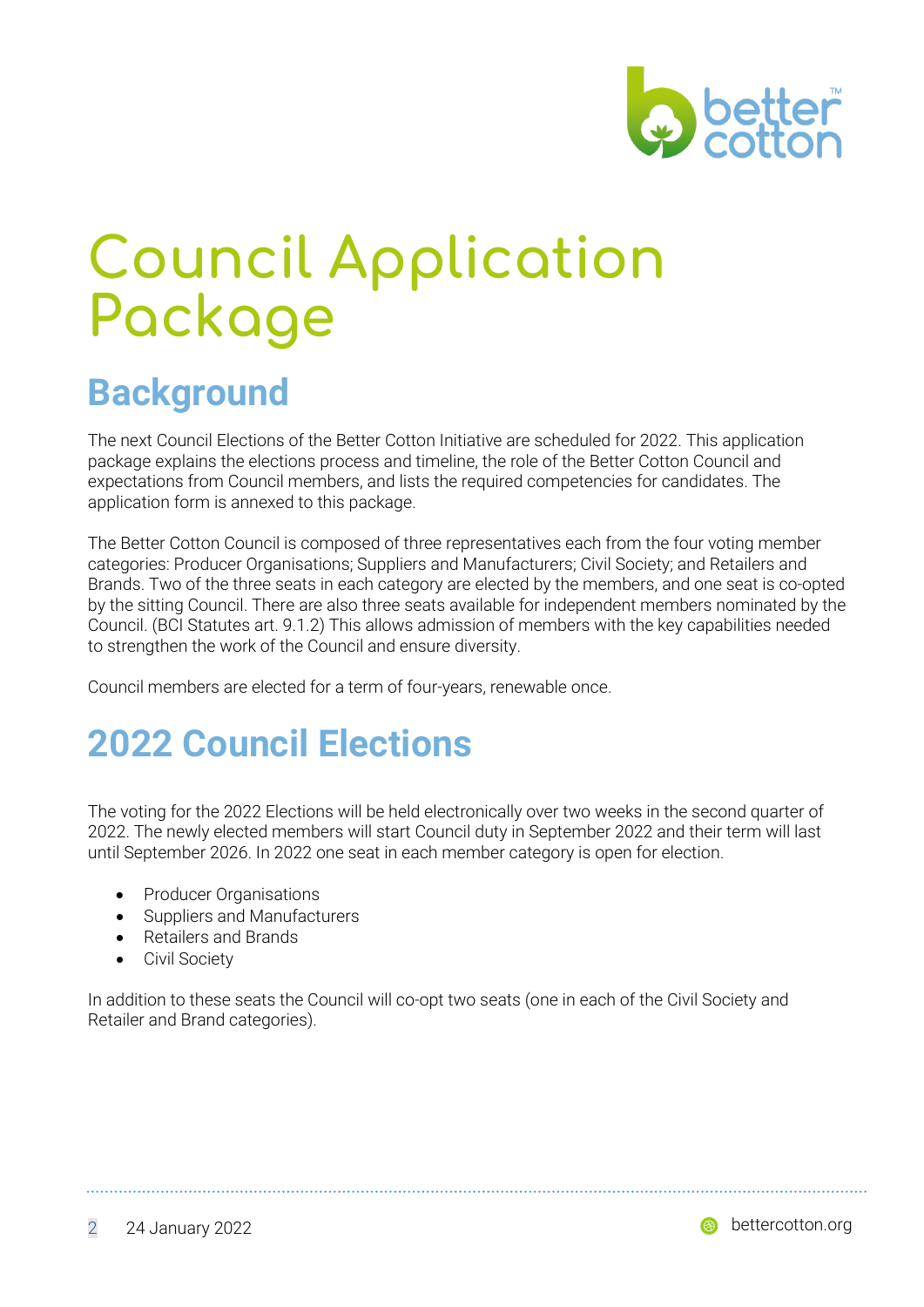

### <span id="page-3-0"></span>**Candidature**

If you would like to nominate your organisation to stand for election, please use the application form appended to this document.

Before proceeding to complete the form, please read this document carefully. It describes the role, responsibilities and commitments of a Council Member. This is a demanding role, and it is important to note that all Council proceedings are carried out in the English language.

All applications received from all member categories will be considered by the Nominations Committee in their selection process for co-opting available seats.

Better Cotton is committed to equality of opportunity and encourages applications from all qualified candidates regardless of sex, age, disability, gender identity, religion, or ethnicity.

To submit your candidacy for a Council seat, please email a completed application form to [membership@bettercotton.org,](mailto:membership@bettercotton.org) no later than 15 March 2022.

### <span id="page-3-1"></span>**Nominations Committee**

All Application Forms will be reviewed by the Council's Nominations Committee to ensure that each of the candidates meets the competency requirements set out below. The Nominations Committee will also be responsible for recommending candidates for the Council co-opted seats, although the final decision will be made by the Council.

The Nominations Committee is made up of one Council Member from each member category. Current members are:

Civil Society: Keith Tyrell (PAN UK) Retailers & Brands: Ebru Gencoglu (Adidas) Suppliers & Manufacturers: R S Baalagurunathan (Anandi Enterprises) Producer Organisations: Marc Lewkowitz (Supima)

None of the committee members are candidates for election to the Council in 2022.

If you would like to discuss the requirements or competencies before proposing your candidature, please contact [eren.ozalay@bettercotton.org](mailto:eren.ozalay@bettercotton.org) who will answer your question or put you in contact with a Council Member from your member category.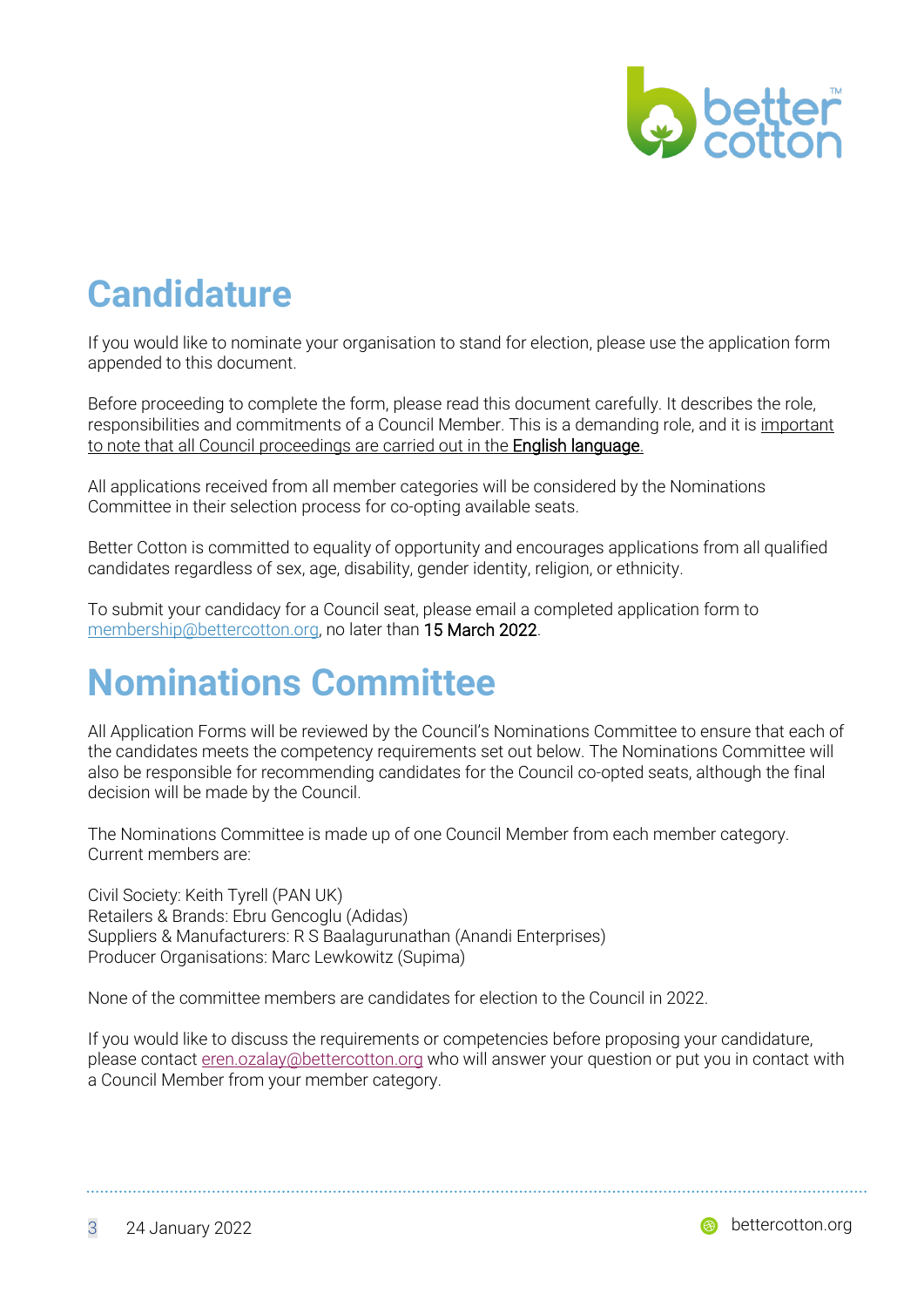

### <span id="page-4-0"></span>**Better Cotton Council**

#### <span id="page-4-1"></span>Roles and responsibilities of Council members

The Council, alongside the General Assembly, is the main representative decision-making organ in the governance of the Better Cotton Initiative (referred to here as 'the Association').

The Council is a strategic and future-focused body. It shapes the strategic priorities of the organisation and ensures that the Association has a clear strategic direction and adequate policies and resources to successfully fulfil its mission.

The collective responsibilities of the Council include:

- Decision-making on behalf of the General Assembly;
- Decision-making on overall strategy and overseeing its development and implementation;
- Approving the annual budget and audit report of the Association;
- Approving any significant modifications to the definition of Better Cotton;
- Approving the membership fee structure and membership process;
- Modifying the By-Laws of the Council if necessary;
- Electing the Chair, Vice-Chair, Treasurer and Secretary of the Association from amongst its members; and
- Establishing any organ, committee or operational group considered necessary for the pursuit of Association's mission.

Each Council Member is expected to:

- Make every effort to attend all Council and committee meetings.
- Stay informed about the organisation's vision, mission, policies, services and workstreams.
- Review agendas and supporting materials prior to Council and committee meetings.
- Serve on committees or working groups and offer to take on special assignments when possible.
- Assist with expanding revenue sources for Better Cotton.
- Keep up to date on developments relevant to Better Cotton.
- Abide by strict conflict-of-interest and confidentiality policies.
- Refrain from making special requests of the staff.
- Assist Council in carrying out its fiduciary responsibilities, such as reviewing the organisation's annual financial statements.

#### <span id="page-4-2"></span>**Conduct**

The Council commits itself and its members to ethical, business-like, and lawful conduct, including proper use of authority and appropriate decorum when acting as Council Members.

Better Cotton is committed to systematically addressing gender balance in its relationships and engagement with the broader sustainable cotton community, as outlined in it[s Gender Strategy.](https://bettercotton.org/bci-gender-strategy/)

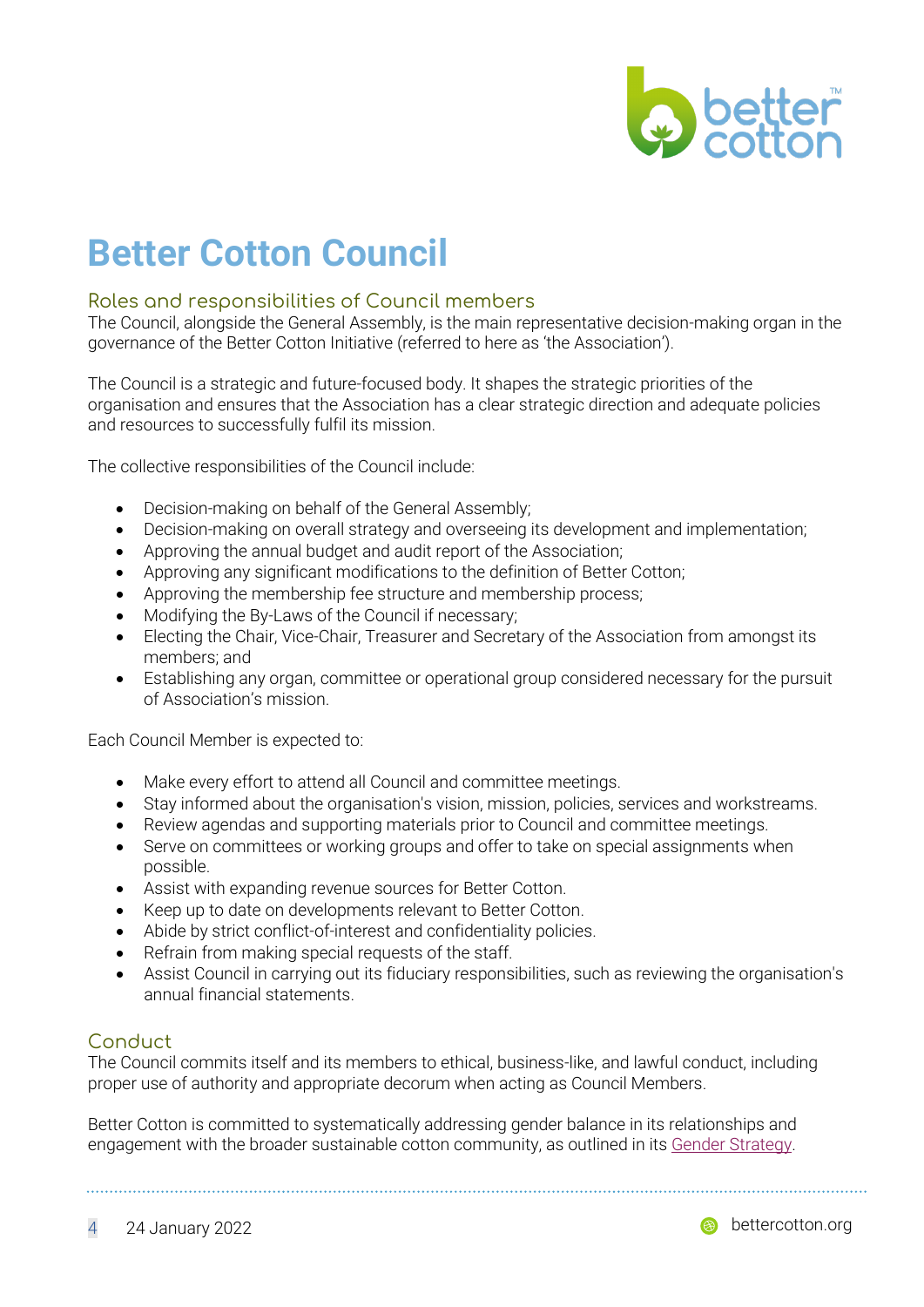

According to the Council By-Laws every Council Member is expected to declare any potential conflict of interest.

#### <span id="page-5-0"></span>Time commitment

Council members commit to represent the best interest of the Association and to uphold the mission of the Better Cotton Initiative during their four-year mandate. Time commitments include but are not limited to

#### <span id="page-5-1"></span>**Meetings**

- During Covid-19 travel restrictions, the Council had an average of one 90-minute call per month.
- In line with the public health measures and travel restrictions in place, a calendar of online calls and in-person meetings is envisioned for the Council in the next 4-year period.
- Council members serve on Council committees and attend up to 4 committee calls per year per committee

In-person meetings are usually hosted by rotation by Council member organisations or the Secretariat. Meetings can take place in any country which will deem some inter-continental travel necessary for Council members.

#### <span id="page-5-2"></span>Member Interaction

Throughout the year, Council members interact with their membership category, to share recent Council decisions and collect feedback for future Council discussions. An online Caucus Forum will be made available for each caucus.

#### <span id="page-5-3"></span>Secretariat support

Council members support the Secretariat in representing Better Cotton at external fora, with donors and in member recruitment activities.

Council involvement will vary according to the current needs of the Association but, on average, requires about 15-20 person-days per year.

### <span id="page-5-4"></span>**Competencies for Council representatives**

The Council has defined a set of competencies that target the ideal skills, experience and expertise needed to build a strong Council. A strong Council is able to deliver on its responsibilities and challenge the Better Cotton Secretariat to improve on the quality of its delivery.

The following competencies are required for all Council representatives:

- Working knowledge of English (all meetings and communication will be in English)
- Strong external voice
- Board or similar experience
- Financial, legal or technical or legal expertise within the cotton supply chain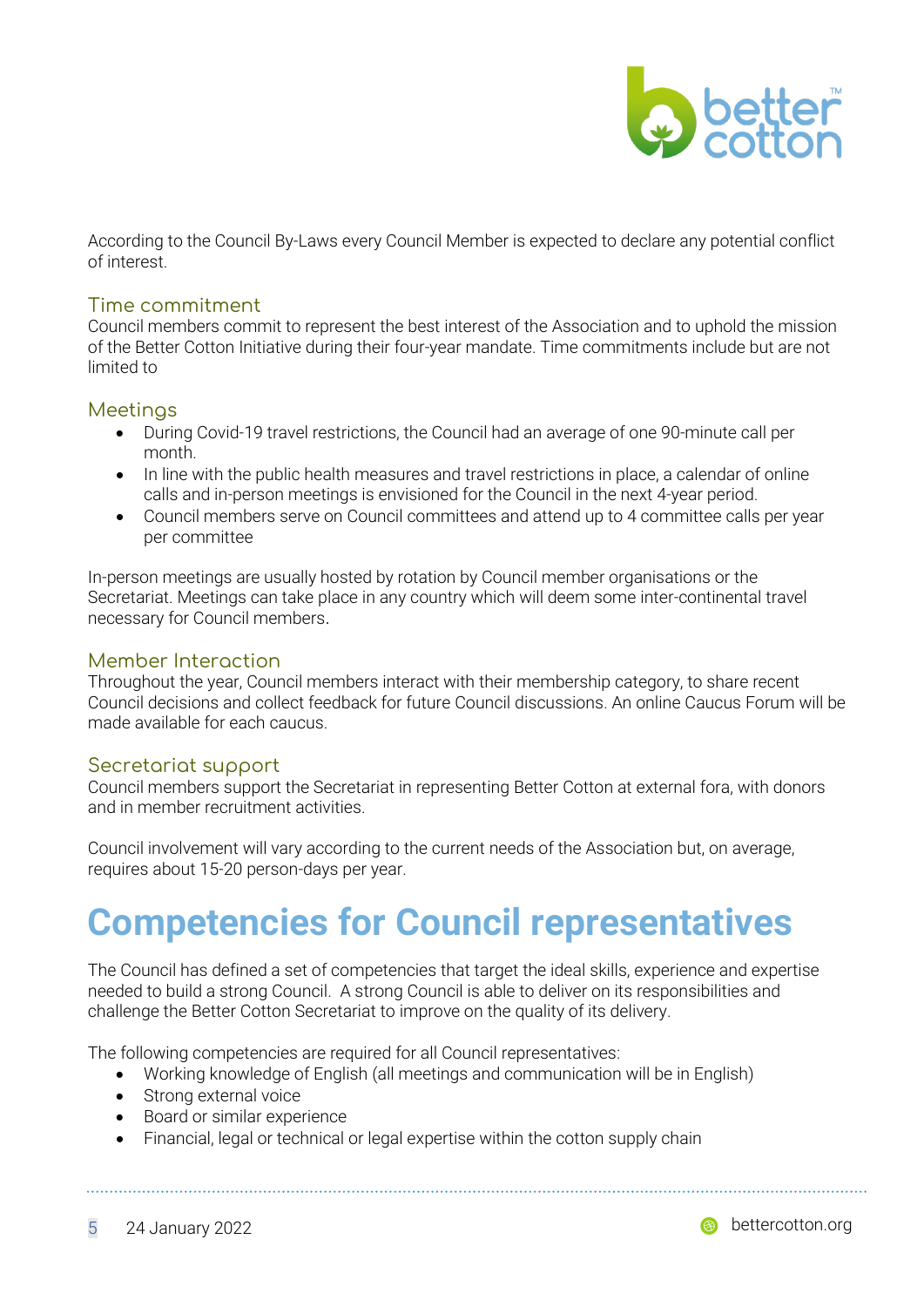

- Advanced communications experience with diverse stakeholders
- Experience with social, labour and/or environmental issues
- Experience of developing strategy and strategic alliances.

In addition to the above, the specific competencies for each different Council category can be summarised as follows:

#### <span id="page-6-0"></span>Civil Society

- Breadth and depth of experience in driving change from having created, led or served on the governing body of a not-for-profit civil society organisation.
- Strategic development and implementation expertise
- Strong and unique perspective of social or environmental sustainability in cotton production, independent of commercial or government interests.
- Evidence of effective leadership of organisations dedicated to social or environmental sustainability.

#### <span id="page-6-1"></span>Retailers & Brands

- Senior business leadership role in the home and apparel, or travel and leisure sectors
- Cross-departmental experience with all levels of business, including Profit & Loss responsibilities
- Strategic development and implementation expertise
- Experience from procurement and raw material sourcing functions
- Experience with consumer-facing sustainability marketing campaigns or labelling.

#### <span id="page-6-2"></span>Suppliers & Manufacturers

- Senior leader of tier 1, tier 2 and beyond, or vertically integrated supplier
- Strong expertise in business operations and social / labour issues
- Strategic development and implementation expertise
- Experience relevant to building Better Cotton uptake in the supply chain

#### <span id="page-6-3"></span>Producer Organisations

- Proven track record in implementing the Better Cotton standard
- Strategic development and implementation expertise
- Leadership in collaborative, member-based organisations
- Social and environmental sustainability experience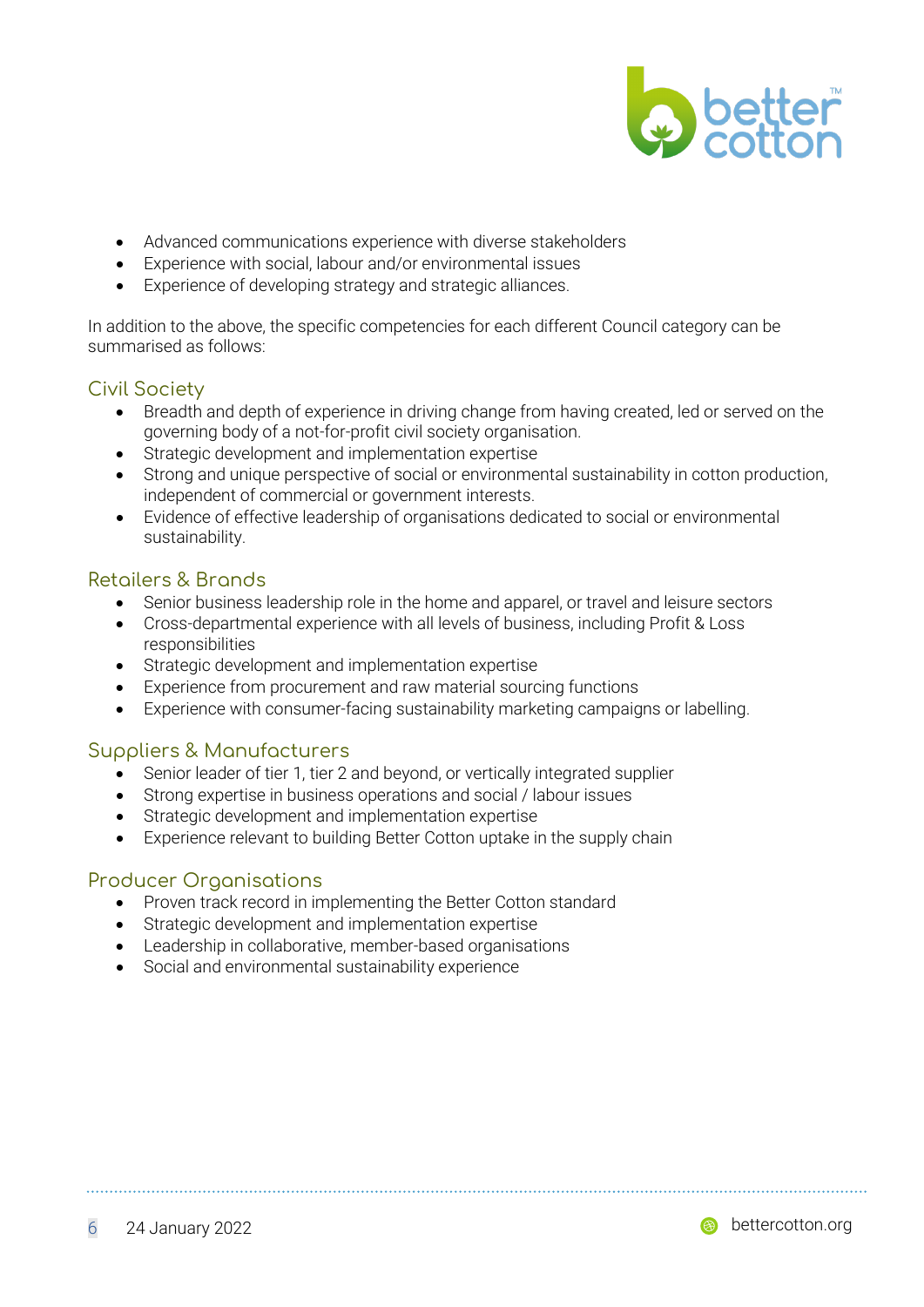

## <span id="page-7-0"></span>**Candidate Application Form**

### <span id="page-7-1"></span>**Application form for Council Elections 2022**

*To be completed in English*

#### Organisation name:

#### Membership category:

| <b>Producer Organisation</b>       |  |
|------------------------------------|--|
| <b>Civil Society</b>               |  |
| <b>Suppliers and Manufacturers</b> |  |
| Retailers & Brands                 |  |

Member of Better Cotton since (mm/yyyy)

#### Organisation description:

#### Mission statement:

#### Key activities: